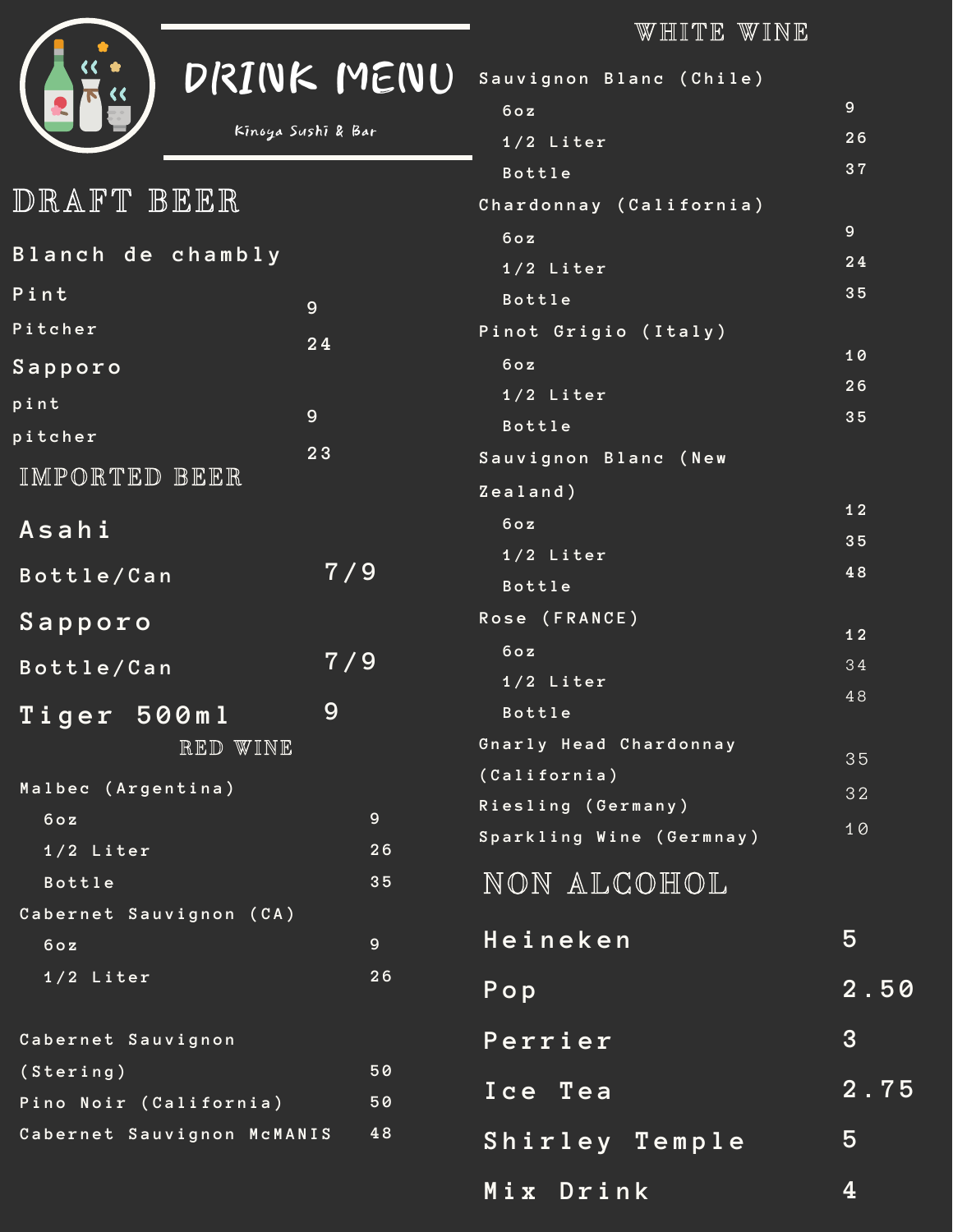## COLD SAKE

| House Pear Sake                |    |                  |                |      |
|--------------------------------|----|------------------|----------------|------|
| 30z                            |    |                  | 9              |      |
| 300ml                          |    |                  | 27             |      |
| Sho Chiku Bai                  |    |                  |                |      |
| 30z                            |    |                  | $6\phantom{1}$ |      |
| 300ml                          |    |                  | 20             |      |
| bottle(750ml)                  |    |                  | 35             |      |
| Momokawa                       |    |                  |                |      |
| 30z                            |    |                  | 8              |      |
| 300ml                          |    |                  | 27             |      |
| bottle $(750m1)$               |    |                  | 50             |      |
|                                |    |                  |                |      |
| Omachi (300ml)                 |    |                  | 50             |      |
| Sakuramuromachi (300ml)        |    |                  | 50             |      |
| $SHO-UNE (300m1)$              |    |                  | 27             |      |
| Hakusuru (300ml)               |    |                  | 22             |      |
| Nigori Sake (300ml)            |    |                  | 25             |      |
|                                |    |                  |                |      |
| Ume (Japanese plum)            |    |                  |                |      |
| 30z                            |    |                  | 9              |      |
| 300ml                          |    |                  | 30             |      |
|                                |    |                  |                |      |
| Soju (Korean soju)             |    |                  | 22             |      |
| Soju (Japanese soju)           |    |                  |                |      |
| 30z                            |    |                  | 8              |      |
|                                |    |                  |                |      |
| Japanese Whisky (Suntori) shot |    |                  | $\overline{9}$ |      |
|                                |    |                  |                |      |
| HOT SAKE                       |    | COCKTAIL         |                |      |
|                                |    |                  |                |      |
| 50z                            | 8  | Santory highball |                | 12   |
|                                | 13 |                  |                |      |
| 80z                            |    | Yuzu Lime        |                | 12   |
| 180z                           | 21 | Saketini         |                |      |
|                                |    |                  |                | $12$ |